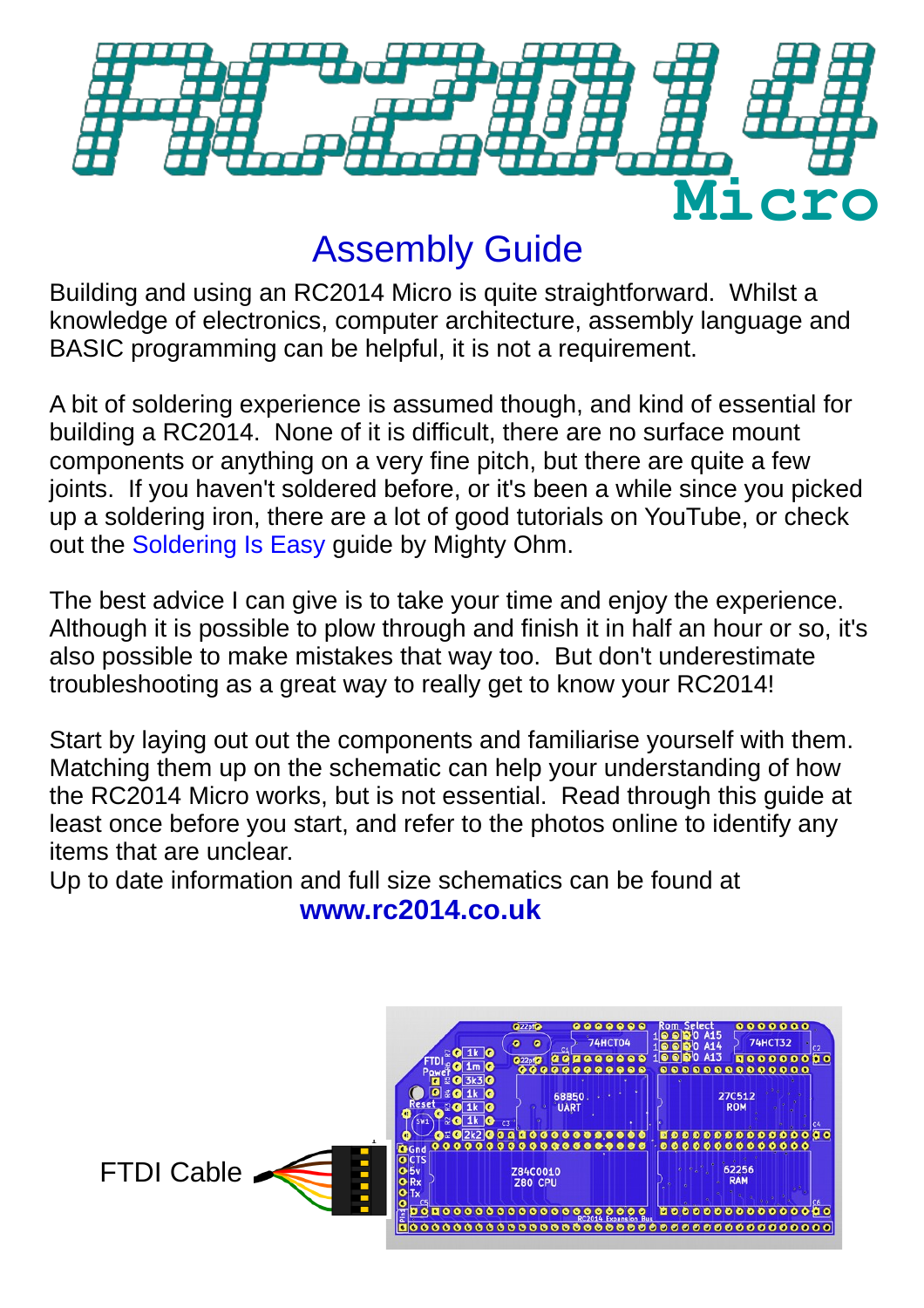

## **Overview**

- Start by fitting the resistors where marked. Use the guide below to match the coloured bands to the value.
- Use the resistor leg offcuts as links for the FTDI Power and A14 & A15 as shown below.
- Fit the crystal slightly above the PCB so nothing shorts out
- 6 100nf capacitors go where indicated as C1 to C6 and the 2 22pf capacitors go either side of the crystal. Note that the 100nf caps look very similar to the 22pf caps, but are marked with "104" and have narrower pitch leads than the 22pf caps which are marked "22J"
- Fit the reset button where indicated
- Fit the 6 ICs next, making sure that you put the right chips in the right place according to the markings and that they are orientated with the notch pointing towards the left hand side. You may need to bend the pins in slightly. To do this, grasp the chip firmly by the ends and push all the pins on one side gently against your tabletop, then on the other side
- Split up the strip of 9 pin headers in to strips of 3 and 6 pins
- Fit the pins in to the FTDI, power and A13 ROM Select positions.

| Value           | Band 1       | Band 2       | Band 3 | Band 4 |   |
|-----------------|--------------|--------------|--------|--------|---|
| 1 <sup>k</sup>  | <b>Brown</b> | <b>Black</b> | Red    | Gold   | Ш |
| 2k2             | Red          | Red          | Red    | Gold   | ш |
| 3k <sub>3</sub> | Orange       | Orange       | Red    | Gold   |   |
| 1 <sub>M</sub>  | <b>Brown</b> | <b>Black</b> | Green  | Gold   |   |

The ROM contains 8 x 8k banks, with 2 bootable images; Microsoft BASIC in bank 0 and SCM Monitor ROM in bank 4. Use a link for A14 and A15 to tie them to 0, then a jumper on a 3 pin header for A13 will switch between BASIC or SCM



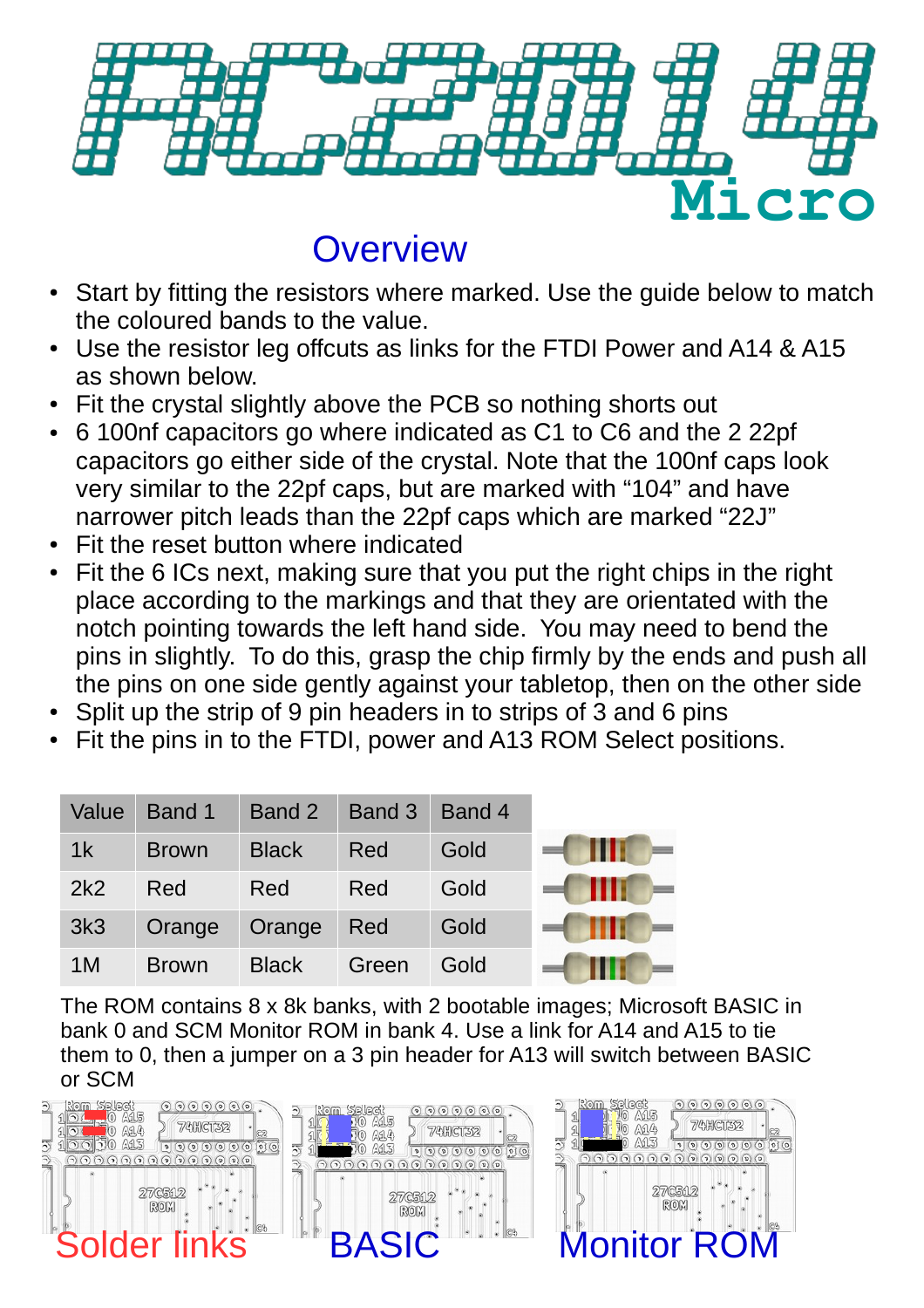